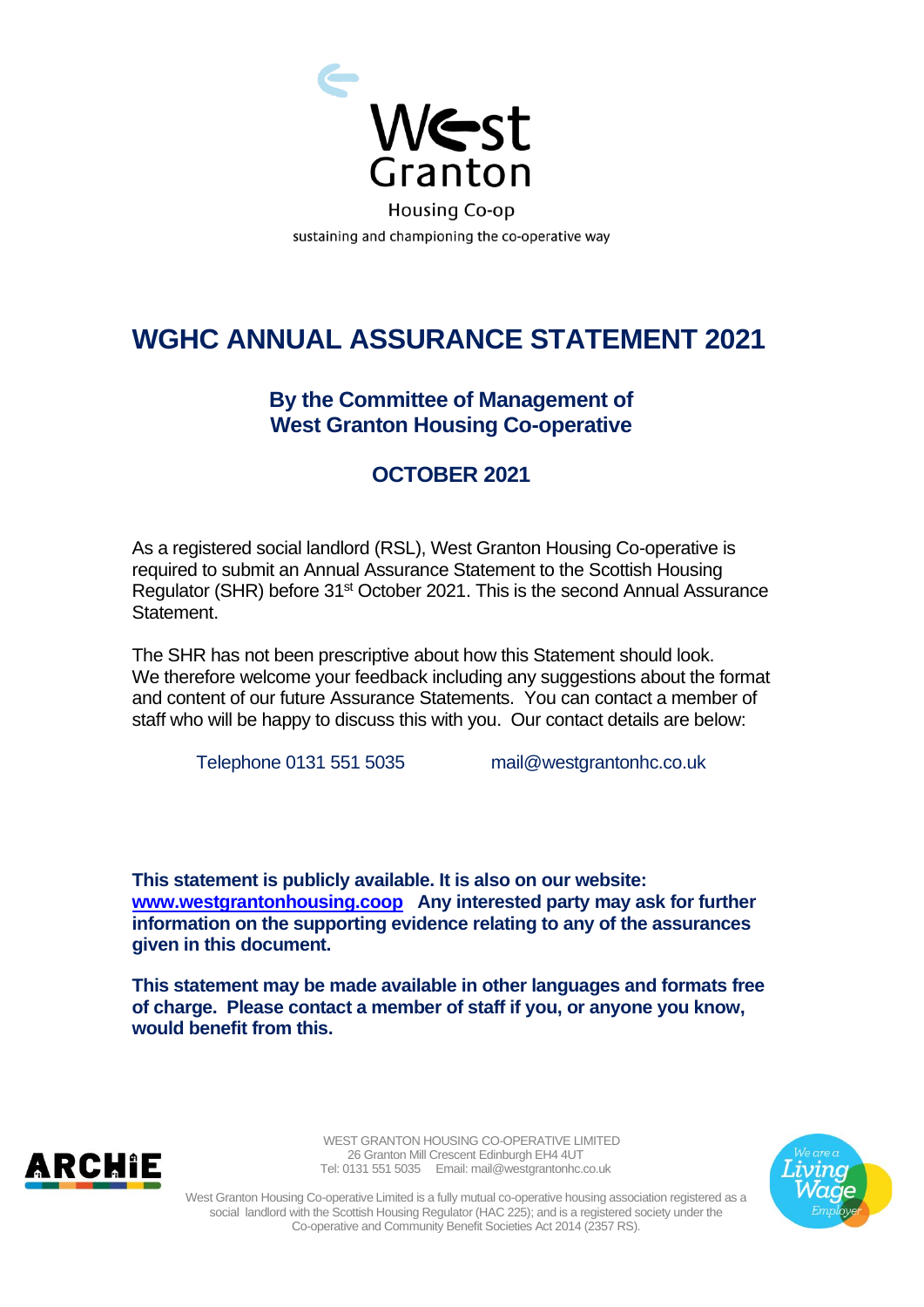## **WGHC ANNUAL ASSURANCE STATEMENT 2021**

By the Committee of Management of West Granton Housing Co-op OCTOBER 2021



Our Assurance Statement covers the following areas:

| <b>Registered Social Landlord</b><br><b>Requirement</b>                                                                                | <b>Compliance</b><br><b>Status</b> | <b>Relevant Comments</b>                                                                                                                                                                                                                                                                        |
|----------------------------------------------------------------------------------------------------------------------------------------|------------------------------------|-------------------------------------------------------------------------------------------------------------------------------------------------------------------------------------------------------------------------------------------------------------------------------------------------|
| All relevant regulatory requirements<br>as set out in Section 3 of the<br><b>Regulatory Framework</b>                                  | compliant                          | Compliance review of Regulatory<br>Standards 1 and 3 was carried out by our<br>Internal Auditors in January 2020. There<br>are no outstanding actions. The 2021<br>Audit recommended 2 low level actions<br>in regard to the updating of financial<br>procedures, which have been completed.    |
| <b>Assurance and Notification</b>                                                                                                      | compliant                          | WGHC has completed year 2 of its 3<br>year Internal Audit Plan with its Internal<br>Auditors, Wylie Bisset, to assist with<br>ongoing self-assessment. WGHC has<br>submitted all Notifiable Events as<br>required (for example, closure of office in<br>March 2020 to the public, due to Covid) |
| The relevant standards of the<br><b>Scottish Social Housing Charter</b>                                                                | compliant                          | WGHC has submitted a copy of its<br>Annual Performance Report on the<br>Charter for 2020-21 to SHR and to<br>tenants.                                                                                                                                                                           |
| Whistleblowing                                                                                                                         | compliant                          | WGHC has information on its website<br>advising how to report a significant failure<br>to SHR and has details in both the<br>Governance and Complaints Policies.                                                                                                                                |
| <b>Constitutional Requirements</b>                                                                                                     | compliant                          | WGHC held an SGM in Sept 2021 to<br>adopt the 2020 Model Rules. Submission<br>to the FCA has taken place and a NE<br>declared with SHR. WGHC are currently<br>awaiting formal approval from the FCA.                                                                                            |
| <b>Regulatory Standards of</b><br>Governance and Financial<br>Management                                                               | compliant                          | WGHC successfully recruited a<br>Governance and Compliance Manager in<br>January 2021 to ensure ongoing<br>compliance with these standards.                                                                                                                                                     |
| Our statutory obligations in respect<br>of tenant and resident safety,<br>housing and homelessness and<br>equalities and human rights. | compliant                          | WGHC is continuing work on its<br>Equalities Framework Action Plan.<br>Further details are provided on page 3.                                                                                                                                                                                  |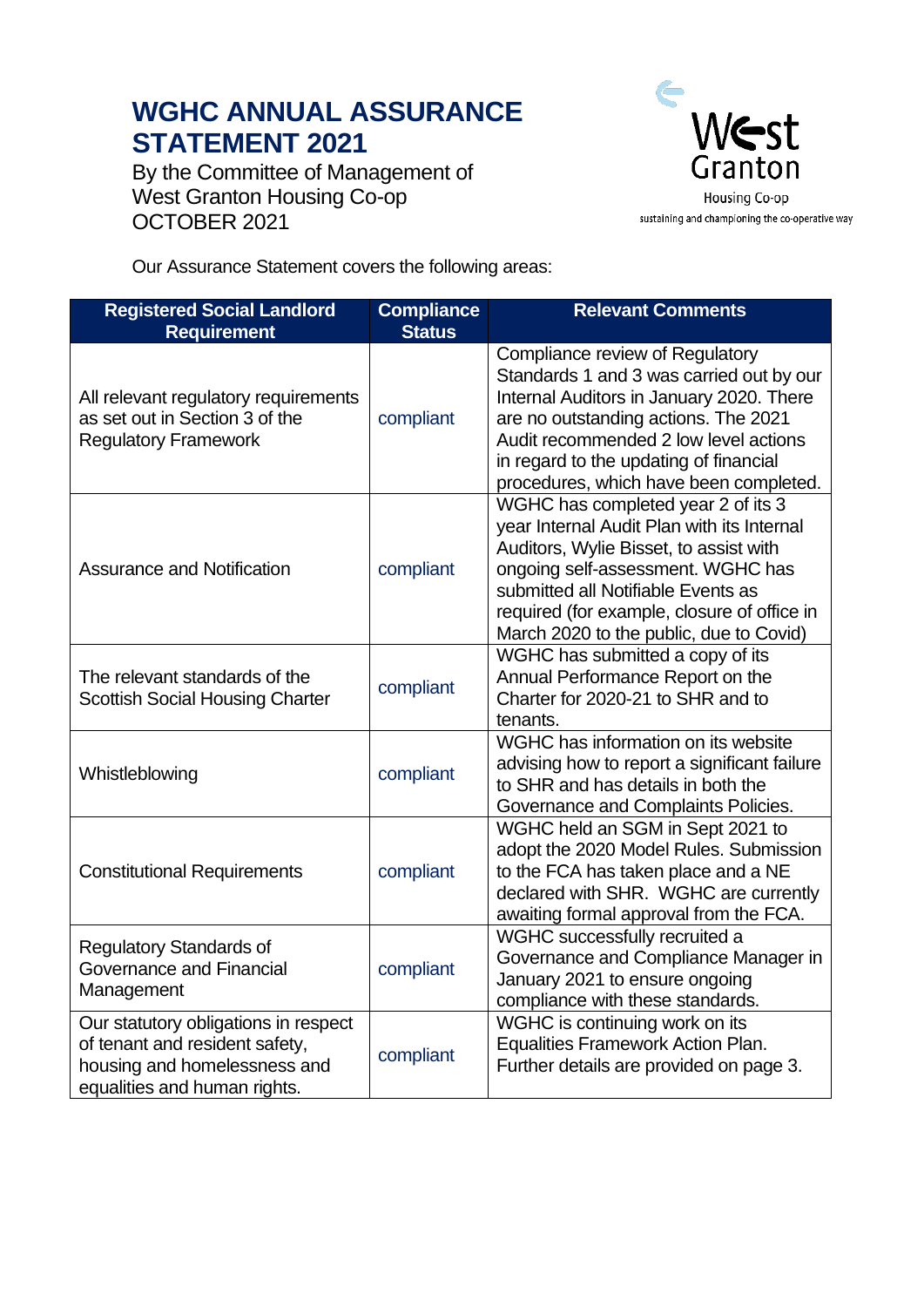I, Wendy Riordan, Chairperson of West Granton Housing Co-operative (WGHC), for and behalf of the Committee of Management of the Co-operative, confirm that:

- We have reviewed and considered various reports and evidence (including those of our Internal and External Auditors);
- We have reviewed and considered supporting statements contained within our Committee Reports and their linkage with the Scottish Housing Regulator's Regulatory Standards;
- We have been presented with the WGHC electronic evidence bank in support of the approval and signing of WGHC's Annual Assurance Statement; this is a running agenda item at our Committee Meetings;
- We are satisfied WGHC has identified areas where it can continue to further improve, develop or enhance existing services, policies and procedures, however, none of which result in non-compliance; or are of a material or significant performance failure;
- We have recently became members of Scotland Excel with a view to engaging their services to ensure our ongoing compliance with Procurement Regulations and devise an improvement plan specifically for WGHC. We are also members of the Scottish Procurement Alliance have used their specialist services and support to call-off frameworks for component replacement programmes.
- We are satisfied we are fully compliant with the new Tolerable Standard for fire and carbon monoxide detection.
- Our Complaints Handling Policy is now up to date and compliant with the new SPSO Model Policy - required by the date of April 2021;
- We are satisfied that we took into the account the impact of the Covid-19 pandemic and consequent business, economic and social disruption. We complied fully with the temporary changes in legislation. We submitted a Notifiable Event to the SHR. Our office re-opened to the public and full services resumed September 2021.
- We are continuing to work and strive towards ensuring that all our services comply with equality and human rights law, the regulatory framework and guidance produced by national bodies such as the Equality and Human Rights Commission.

As part of our governance system, we are working towards implementing our equality policy objectives into practice. We aim to do this procedurally through our equality action plan, as well as specialist equality procedures. Our procedures include carrying out detailed equality impact assessments (EIAs) of organisational policies, procedures and other documentation. Our equality action plan and EIAs take account of human rights issues and this forms part of the equality mainstreaming process.

More recently, we have established an internal equality data collection procedure that is based on the National Guidance, 2021. This procedure has been aligned to our data protection procedures to ensure that personal data is processed in line with statutory provisions.